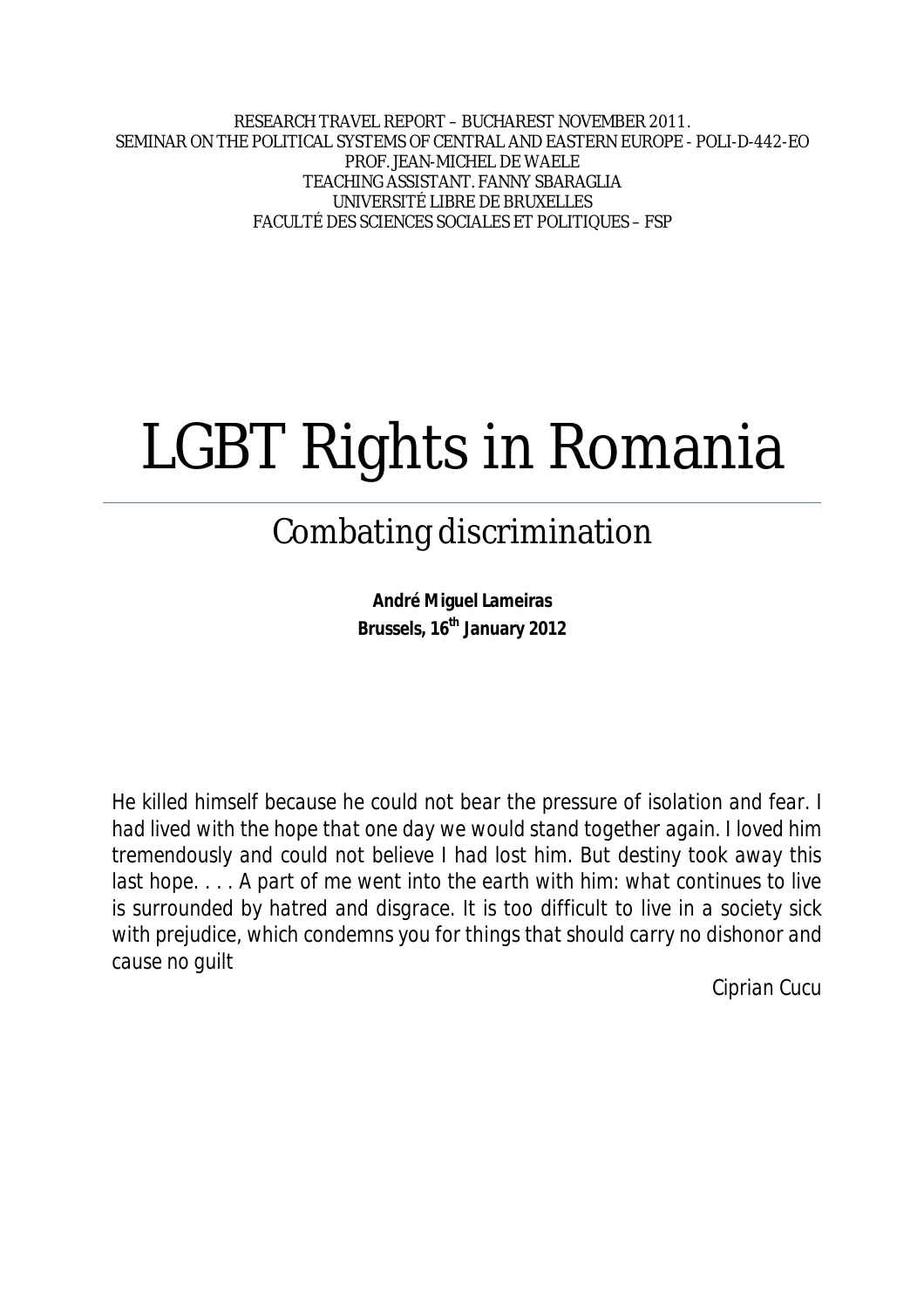# **Contents**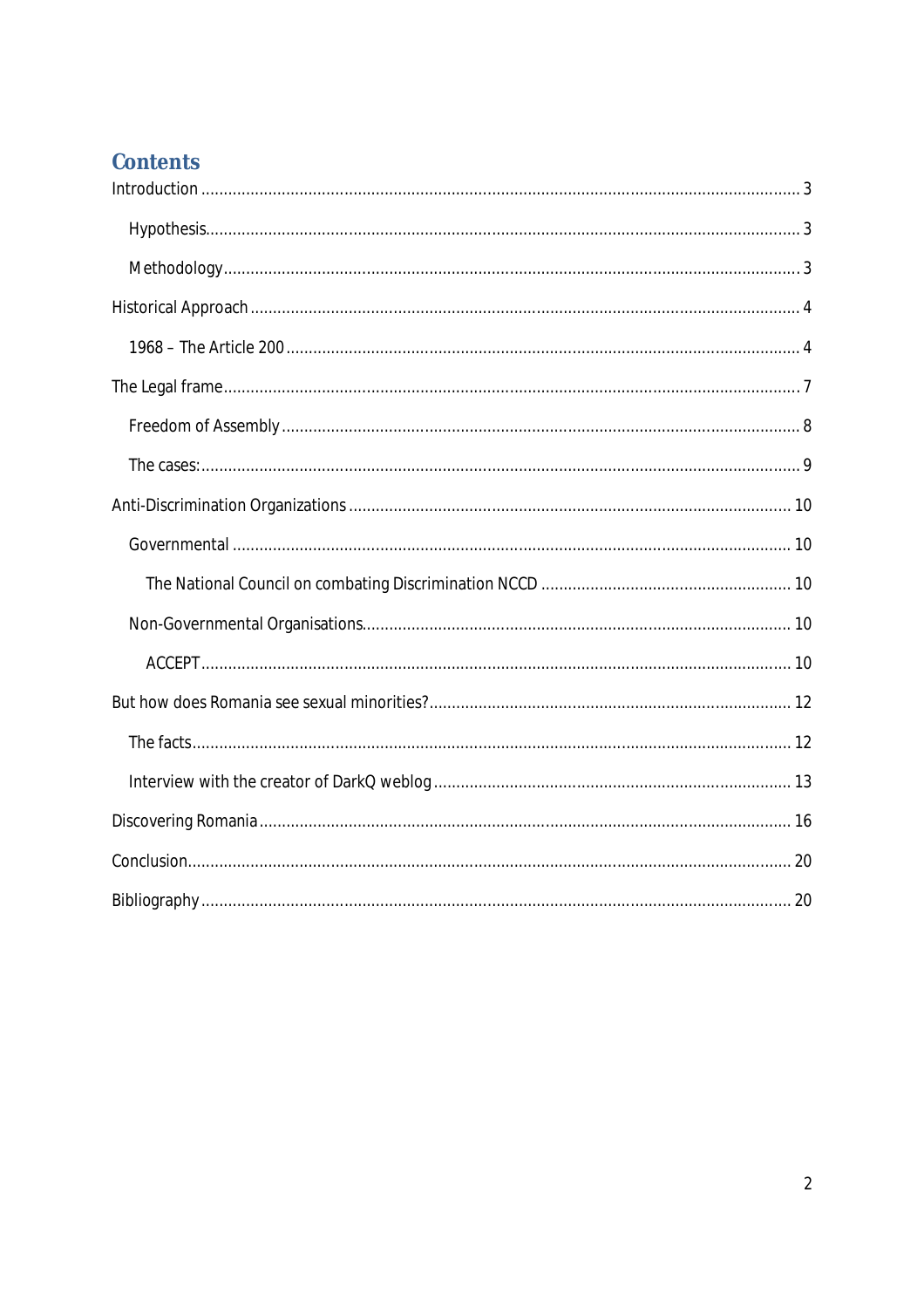# **Introduction**

This research work is made on the sequence of the "Seminar on the Political Systems of Central and Eastern Europe", it is a research on politics and specific aspects on the social life of Romania.

One of the Countries that lived under the hard rule of Communism during the second half of the  $20<sup>th</sup>$  Century, in Romania, individual freedoms were not even subjects that could possibly fought for till the Revolution of 1989 that took Nicolae Ceausescu from power.

Nowadays Romania is a democratic and social State, based on the Rule of Law in which the dignity and freedom of citizens, the auto-determination, justice and political pluralism are supreme values consecrated, as rights, in the Romanian Constitution and legislation.

Despite this contemporary atmosphere, many are the contradictions overlapping the country's society notions of basic rights. In fact, from being the country with the biggest number of cases in the European Court of Human Rights<sup>1</sup> due to the deaths of the Revolution, to the infection in hospitals of 10 thousand children, from 1986 to 1991, with  $HIV^2$ , Romania is still processing the modern logics of social statements.

In what concerns discrimination, one of the most relevant cases is the "Article 200" from 1968; on it was stated the criminalization of homosexuality till 1996, in a first stage, and till 2001 despite of being consented in a private sphere. The law was changed under pressure of the Council of Europe.

## *Hypothesis*

This work tries to verify of the common idea of discrimination problems towards LGBT people in Romania are, in fact, true.

## *Methodology*

This research aims to translate and decode the reality of LGBT in Romania as it was seen *in loco*. To do so it starts with an explanation of the historical and legal frame of Gay rights, followed by the description of the organisations that are now present in the society to deal with discrimination and promote tolerance.

 1 http://www.presseurop.eu/en/content/news-brief-cover/98511-bucharest-seeks-justice-strasbourg

<sup>&</sup>lt;sup>2</sup> http://www.hrw.org/news/2008/05/04/universal-periodic-review-romania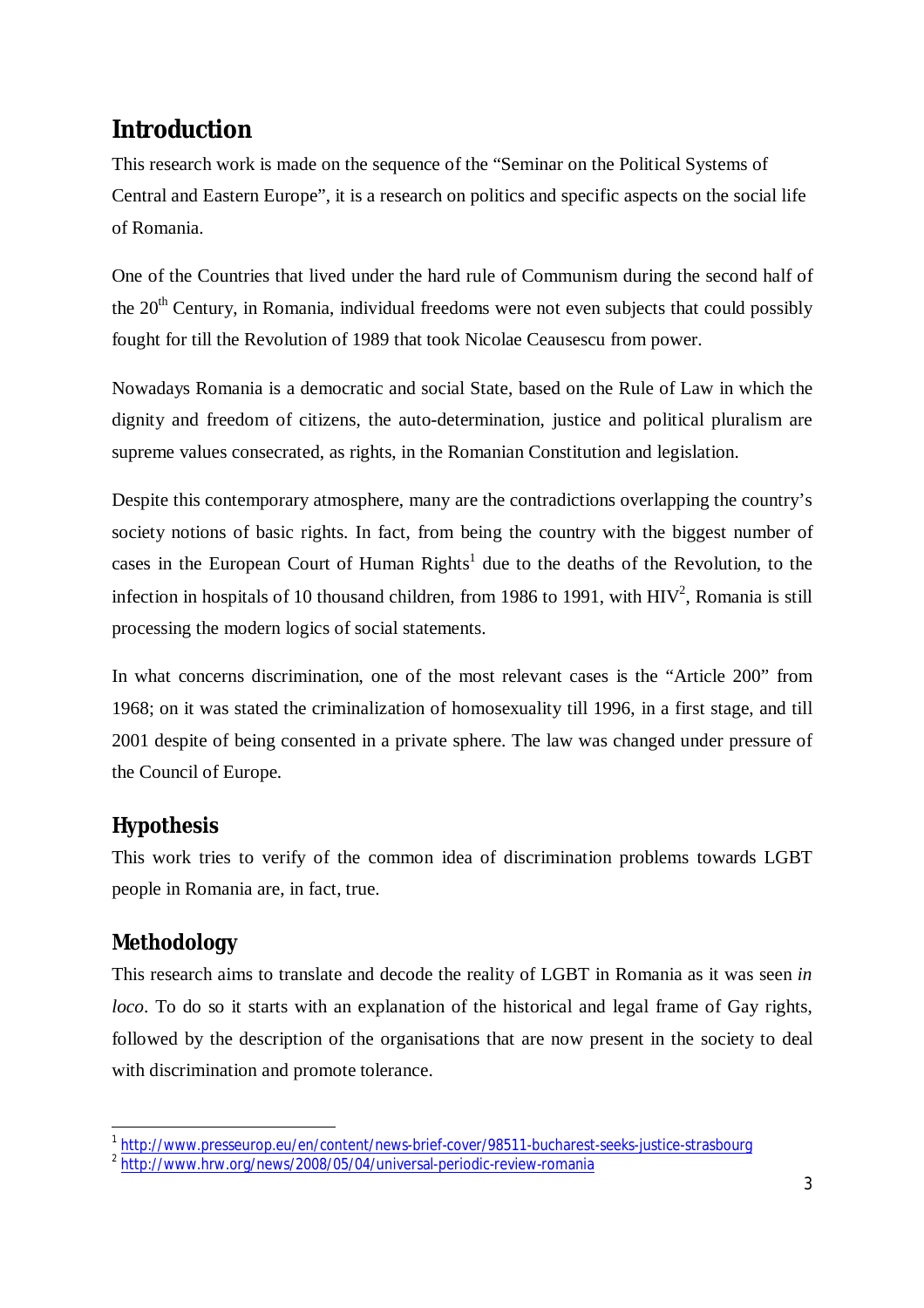As a term of comparison with an intermediate side of the spectrum, there will be throughout the text residual comparisons with Portugal, as it is considered important to make up an average level of acceptance of the community in other European countries.

To highlight the conclusions of the research, an interview will be made to the creator of the weblog DarQ, the biggest Romanian blog on LGBT rights. A description of the research trip and a personal critical approach will be made as conclusion of the perspective on how LGBT live in Romania.

## **Historical Approach**

The first text regarding same sex relationships was issued in 1864, being all homosexual acts forbidden by the Penal Code. In 1936, The Parliament of Romania, by that time a Monarchy, voted a new law on sexual intercourses, making new definitions and categories of normalization. There were two main categories, "Infractions against decency" – rape, seduction and paedophilia – and "Infractions against good values" as obscene publications, prostitution and:

*Article 431 "Acts of sexual inversion committed between men or between women, if provoking public scandal"* are punished with imprisonment *"from 6 months to 2 years"*

However, homosexual acts were allowed in the absolute private sphere. This is where the problem starts to rely since the notion of public and private sphere was yet to be clarified. It was with the beginning of the dictatorship of King Karol II that the notion of private sphere became nullified.

#### *1968 – The Article 200*

Article 200 came into force in 1968 in the beginning of the Ceausescu era. It clearly represents the pursuit and persecution of homosexuals during this regime, since it was the will of the dictator himself. This Article was part of a code of "Infraction involving Sexual Life" and was an enforcement of the Law of 1936.

#### *Article 200/§1/1968*

*"Sexual relations between people of the same sex are punished by imprisonment of 1 to 5 years"*

*§4*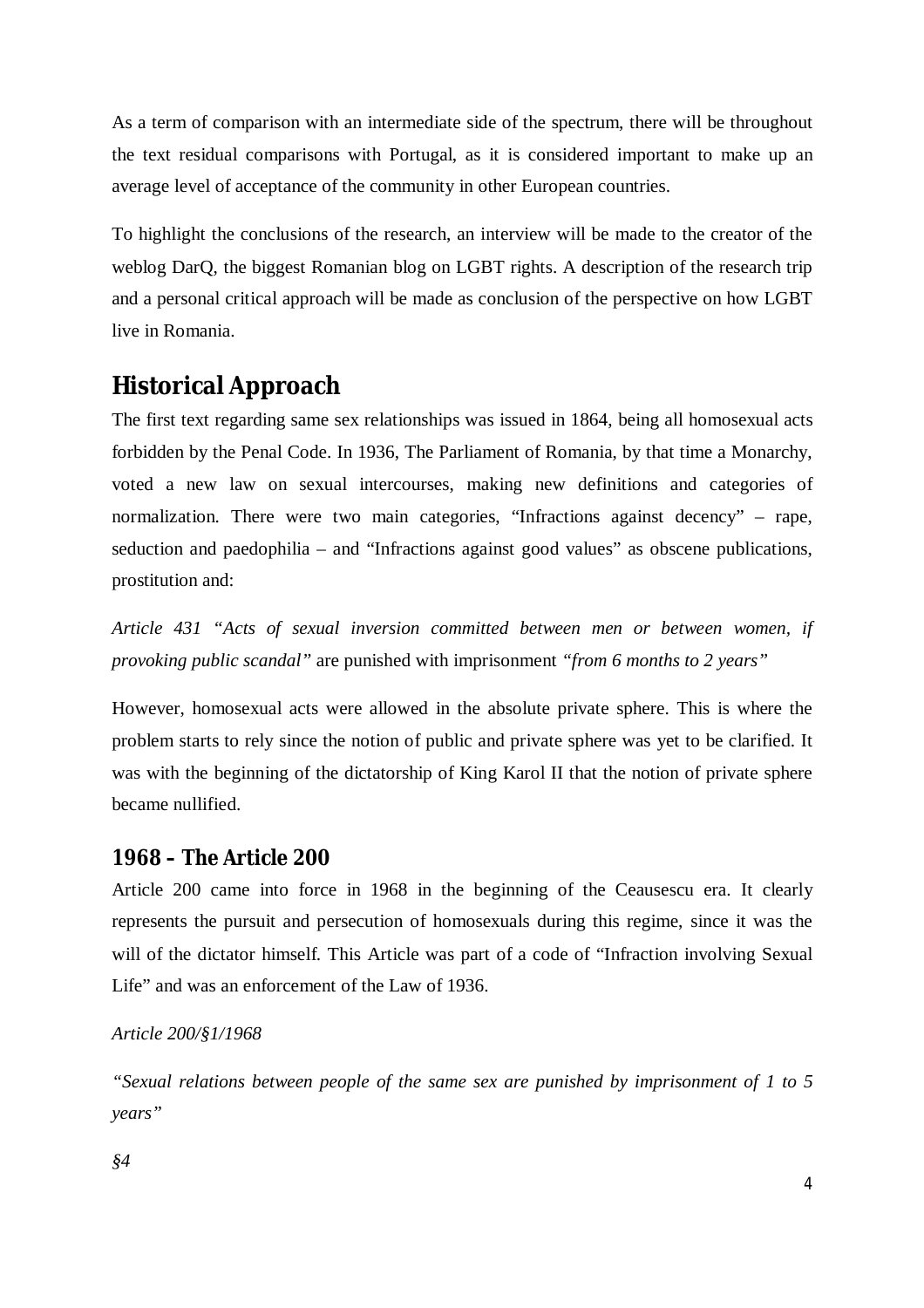*"Inciting or encouraging a person to practice of sexual relations between people of the same sex is punished by imprisonment of 1 to 5 years"* 

In 1996, after international pressure, §1 was amended so that it would now state:

*"Same sex relations taking place in public or resulting in public scandal shall be punished from 1 to 5 years"*

In fact, this wasn't a major development and, on the other side, §4 was amended to a more strict regulation:

*"Inciting or encouraging a person to practice of sexual relations between people of the same sex, as well as propaganda or association or any other kind of proselytising with the same scope shall be punished by imprisonment of 1 to 5 years"*

A series of stories and cases happened after the Resolution, showing the few improvements made during the first years of the new regime.

One of the cases with more visibility was the Ciprian Cucu and Marian Mustascu<sup>3</sup>:

In 1992, Ciprian Cucu, seventeen, was in the last year of high school in Sinnicolau Mare, a town near the Hungarian border. Isolated and lonely, in November 1992 he placed a personal advertisement in a Timisoara daily newspaper. The ad was titled "November dream"; in it, he asked to meet someone interested in "long-term friendship." The ad was subtly phrased to indicate his homosexuality. The advertisement was answered by Marian Mutascu of Timisoara, twenty-two. Mutascu later said of their meeting, "I knew at once that this was the man and this was the way of life for me."They lived together for almost two months, at first staying in Mutascu's flat, which he shared with his mother; later, they moved to Cucu's family's home in Sinnicolau Mare. They were forced to hide their relationship from family members. Eventually, however, Cucu's older sister and her husband became suspicious. The sister herself reported their relationship to the police. The two were arrested in January 1993. According to Cucu, "I was the first one to be interrogated. The investigators called me a 'whore' repeatedly... Marian admitted everything during the interrogation. I tried to deny it, until I was shown my diary, which had been brought to the police by my sister. Then I realized that I would lose everything."

 $\overline{a}$ 

<sup>&</sup>lt;sup>3</sup> http://accept-romania.ro/images/stories/public\_scandals.pdf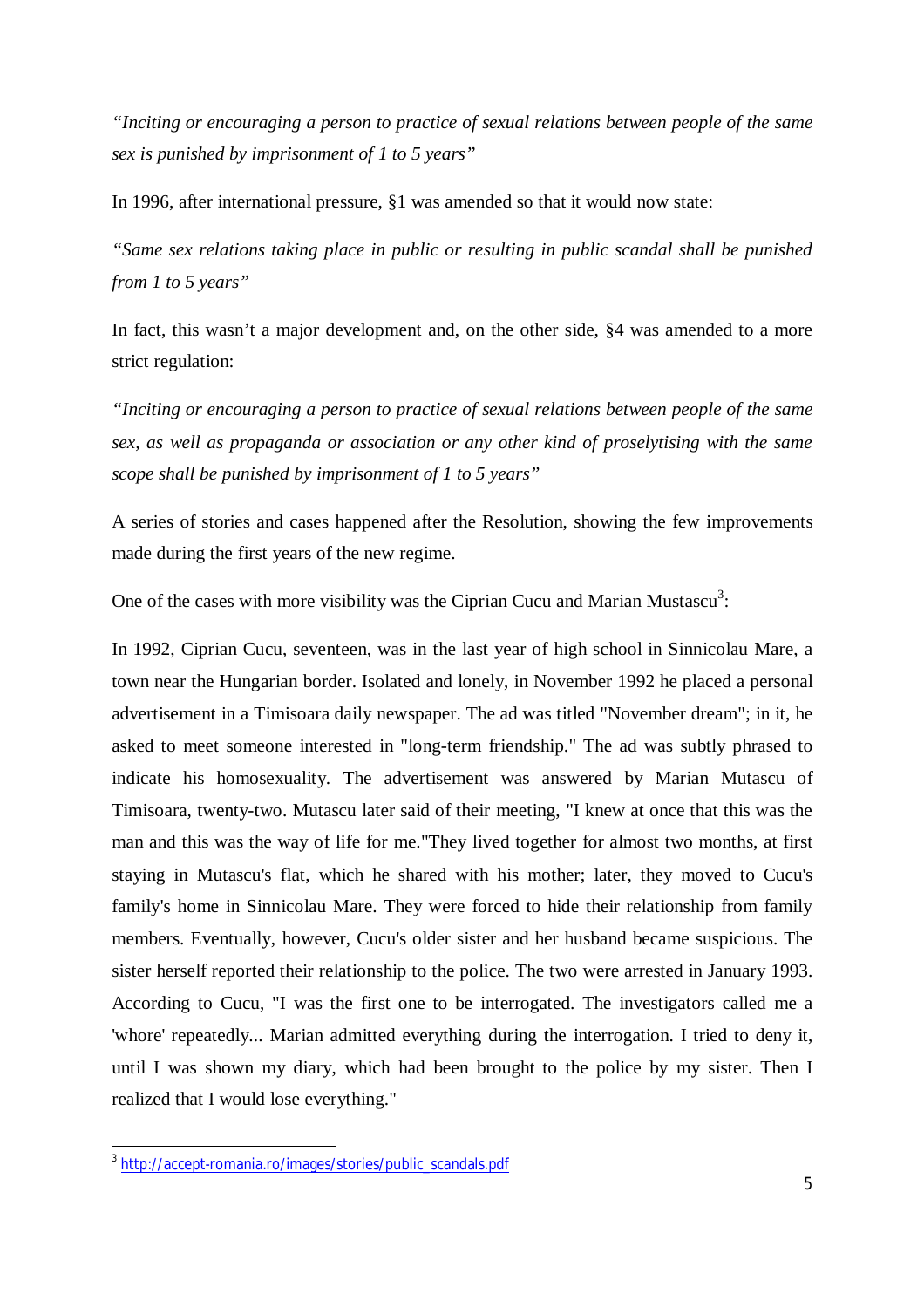From Sinnicolau Mare they were taken to Timisoara. "Many police officers gathered to laugh at us," Ciprian states. Then we were taken to the county police lockup. On finding out the reason why we had been arrested, the warden of the lockup (known as the "karate man") jumped on Marian, kicking him in the mouth and stomach. He continued to kick him even after Marian fell down and lost consciousness. I was only insulted and mocked repeatedly.

Marian and I were separated. I was taken to the pre-trial detention ward for juveniles. My cell had six beds in which, during the two months I was incarcerated, up to sixteen suspects at a time slept. Before I came into the cell, officers told the supervising inmate that a homosexual was going to be put in the room. As a result, he told me from the very start that I had to have sex with him if I did not want things to go very badly. At first I resisted, but after a few blows, I was forced to give in. It was the first time I was raped--but not the last. In the course of the following month, he forced me to have sex with other inmates as well, while the other colleagues watched the "show."

During their first month in jail, both Cucu and Mutascu were forced to undergo a painful and humiliating medical examination of their genital and anal areas. "The forensic report said they could not prove I had had sex with another man," Cucu says. "But both the prosecutor and the forensic doctor insisted on discovering 'who was the active and who was the passive' in my relations with Marian." Both Amnesty International and the Romanian Helsinki Committee moved to defend the two. Cucu was released from pre-trial detention after two months. Mutascu, however, was detained for another two months. After developing a severe and disfiguring skin infection on his legs and feet, he was finally released on May 22. The two came to trial on June 9. Both were convicted; Mutascu received two years' imprisonment, and Cucu one year. Largely due to intensive pressure from the international community, these sentences were suspended. Their ordeal was not over. Cucu was expelled from his school, "because teachers declared my homosexuality a danger to the other students." Employers, alerted by publicity, refused to hire Mutascu. When he managed to find a job, fellow workers' harassment drove him from it. In May, 1995, Marian Mutascu committed suicide.

Article 200 was repealed in 2001 giving freedom of association to LGBT NGO's and to the promotion of information on anti-discrimination, respect and tolerance.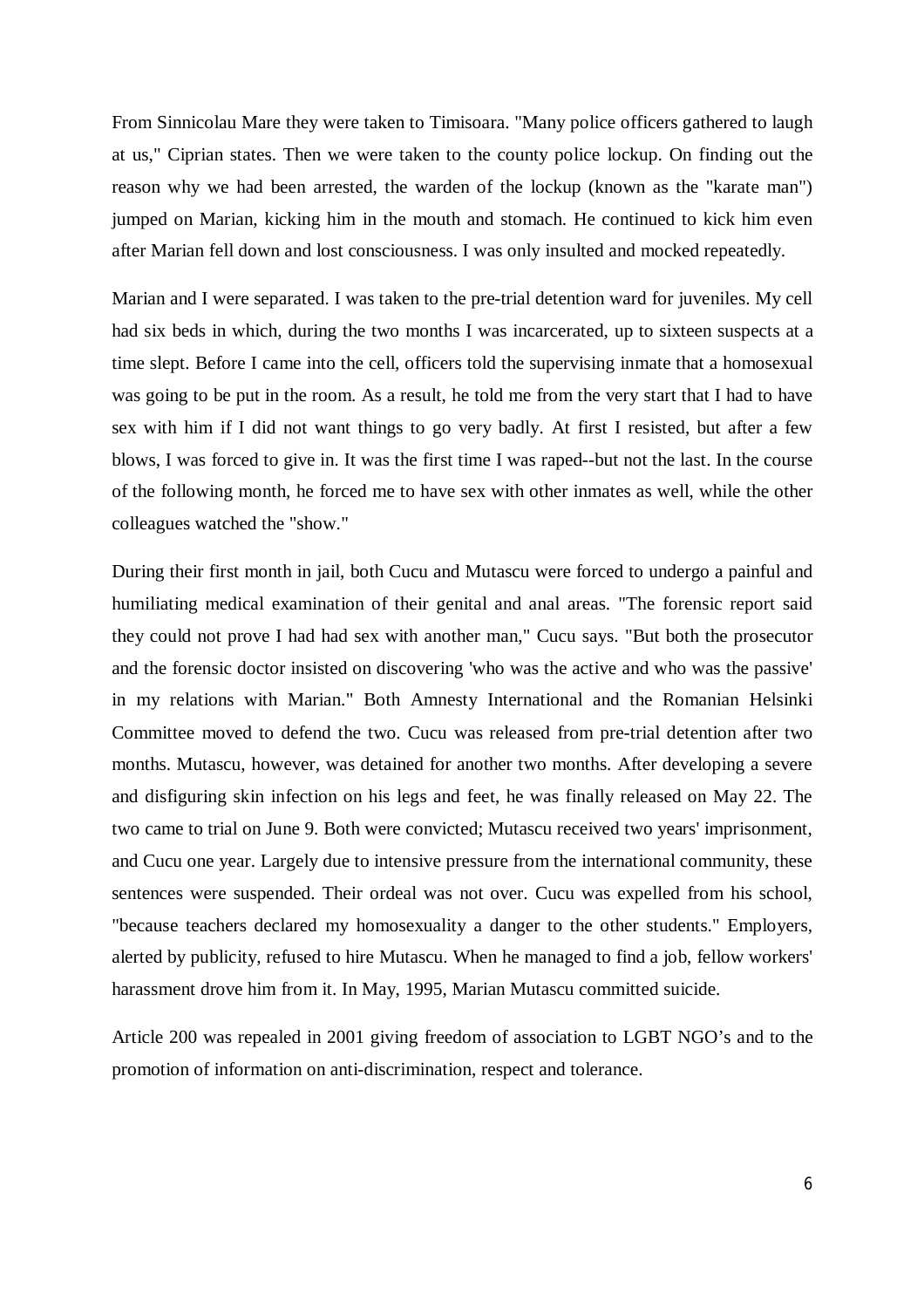## **The Legal frame**

Constitutions are the supreme Law of a State, the symbol of legality, the recognition of right and equality. The Romanian Constitution, in the point of right to identity, omits the right of sexual orientation. It states:

#### *I/Article 6*

*"The State recognizes and guarantees the rights of persons belonging to national minorities to the preservation, development and expression of the ethnic, cultural, linguistic and religious identity"*

On the other side, the Portuguese Constitution states:

I/Article 13, 2

*"2. No one shall be privileged, favoured, prejudiced, deprived of any right or exempted from any duty on the basis of ancestry, sex, race, language, place of origin, religion, political or ideological beliefs, education, economic situation, social circumstances or sexual orientation."*

The fact the Portuguese Constitution is objective on this specific right is a matter of State recognition of a LGBT person, a way of ensuring equality in a broad sense and not only in anti-discrimination, it is a full respect to the community and to the individuals.

Back to Romania, the new Civil Code that entered in force on the  $1<sup>st</sup>$  October 2011 states in the Article 277 the prohibition of same-sex partnership and marriage, even when realized abroad.

*Article 277 RCC states: '(1) Same-sex marriage is prohibited. (2) Same-sex marriages concluded or contracted abroad, either by Romanian or foreign citizens, are not recognised in Romania. (3) Civil partnerships between persons of the opposite sex or same sex, concluded or contracted abroad, either by Romanian or foreign citizens, are not recognised in Romania. (4) Legal provisions on free movement of citizens in Romania, for citizens from EU Member States and from the European Economic Area, remain applicable.'*

This matter was already issue during a session of the European Parliament, when the Greens and the ALE Group asked the Commission, showing their concern towards the legality of the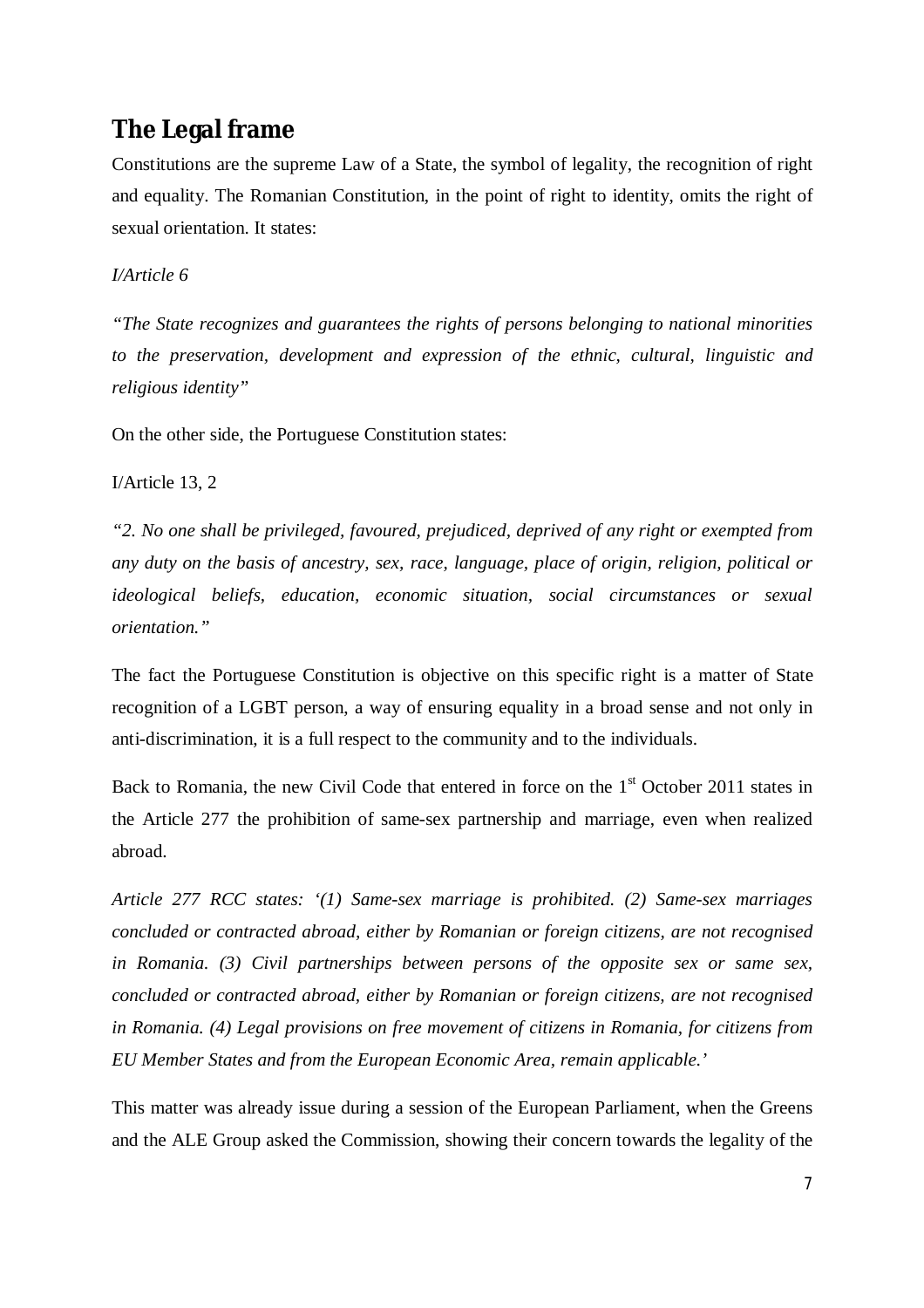law taking in consideration EU treaties and the possible rise of homophobia and discrimination.

Whereas, the Portuguese Civil Code assures since 1976 civil partnerships of couples of different sex, however the official name dates 1999. In May 2001 the law was amended so that it would give the same statute to homosexual couples.

In June 2010 the first gay marriage was celebrated after the law was approved by the majority government.

*Article 1577 PCC "The marriage is the contract between two people who want a family through a full communion of life"*

Parenting rights are, however, denied in both countries.

The anti-discrimination law in both countries suits the European Union demands, as it is an obligation for any Member State, however in Romania the implementation of the law is still not satisfactory.

In what concerns employment, the Romanian Governments have been raising the harmonization between national and European law, as also a condition to become an EU member, starting in 2000 till 2006, so that the discrimination rate of homosexuals in their jobs would decrease<sup>4</sup>. It is criminalized in Law 324/2006

*"any difference, exclusion, restriction or preference based on race, nationality, ethnic origin, language, religion, social status, beliefs, sex, sexual orientation, age, disability, chronic disease, HIV positive status, belonging to a disadvantaged group or any other criterion, aiming to or resulting in a restriction or prevention of the equal recognition, use or exercise of human rights and fundamental freedoms in the political, economic, social and cultural field or in any other fields of public life"*

#### *Freedom of Assembly*

*Article 39*

 4 In December 2005, NCCD published the results of an official survey stating that 61 per cent of the interviewees avoid having relations with homosexuals. This is the highest rejection percentage, Roma ranking second with 34 per cent and persons living with HIV/AIDS ranking third with 26 per cent.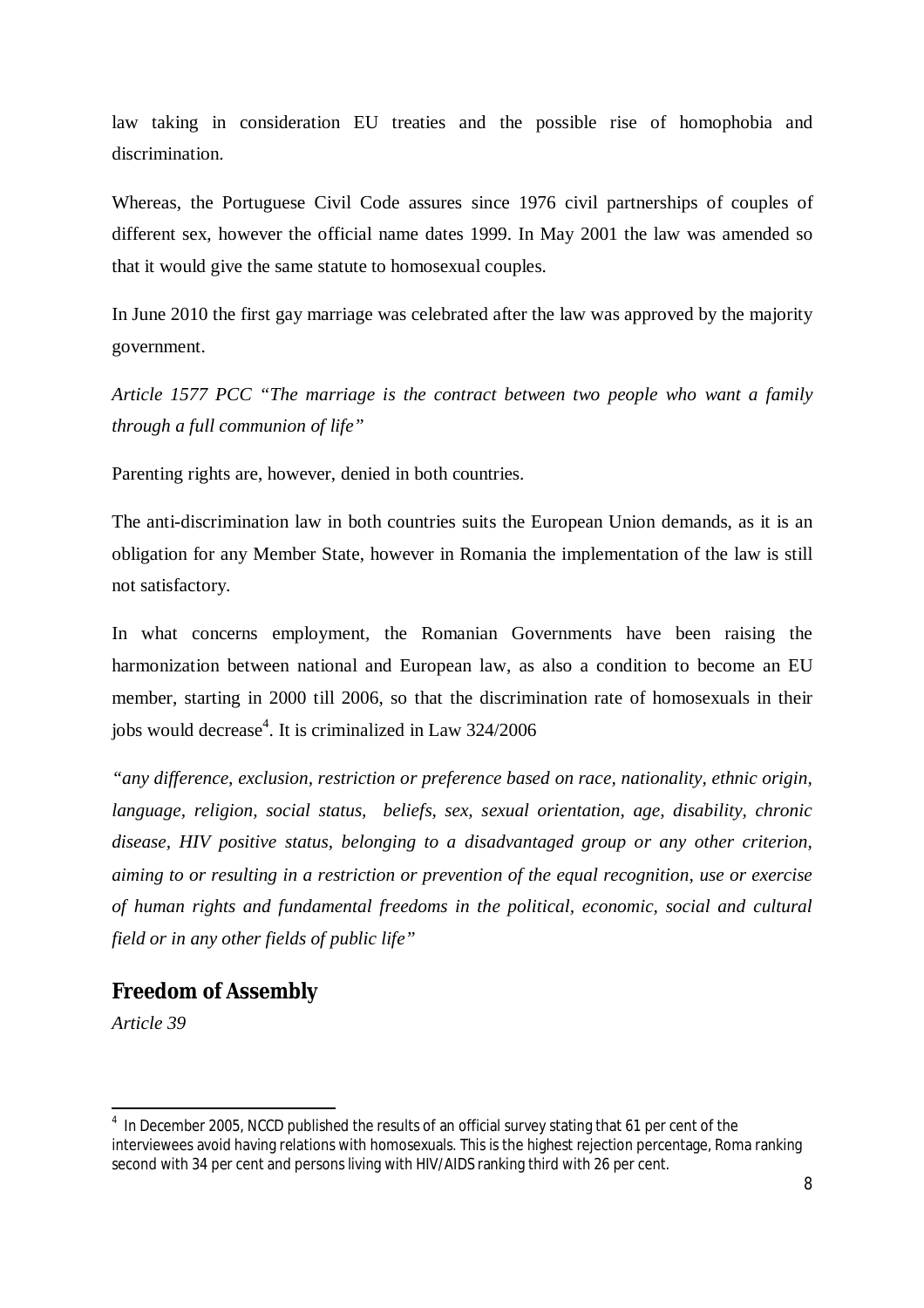*"Public meetings, processions, demonstrations or any other assembly shall be free and may be organized and held peacefully"*

#### *The cases:*

First LGBT Pride march in Bucharest, May 2005

Around 500 people participated in the first gay fest, marked, firstly, by the Mayor of Bucharest that didn't authorise them to march downtown as security was not assured. However there is not one of the exceptions considered in the law. After political pressure and international lobbying the Mayor finally accepted the realization of the first Romanian Gay Pride.

However, the Parade was disrupted by the anti-gay protesters, more than a thousand people that marched along. Eggs, stones, plastic bottles were thrown towards the peaceful gay Pride. 51 people were detained, but none of them for the homophobic speech that is forbidden by the anti-discrimination law neither by the use of Nazi symbols and other fascist codes. There were no criminal investigation, neither any of the detainees were brought to Court.

Gay Parades in Bucharest continued since so, however every year with fewer participants as, possibly, security is an issue. In 2006, six participants criminally complained as they were aggressed, after the march, in the metro station; again nothing was concluded. In 2007 two policemen were caught carrying stones and throwing them to the gay march. Just in 2011 the march went peacefully without any major occurrence. At the same time it is also important to highlight that the Anti-gay protests are becoming less and less visible every year.

However the Criminal Law of Romania protects the demonstrators and not those that promote discrimination using fascist symbols and spread fascist slogans, those seem to be the most protected.

In what concerns Portugal, the first public demonstration took place in 1974 and after in other events as the 1<sup>st</sup> of May. But it was in 2000 that LGBT and other supporters first went downtown Lisbon showing they were there. Today almost every city has its own parade with more than a total of 5000 people every year.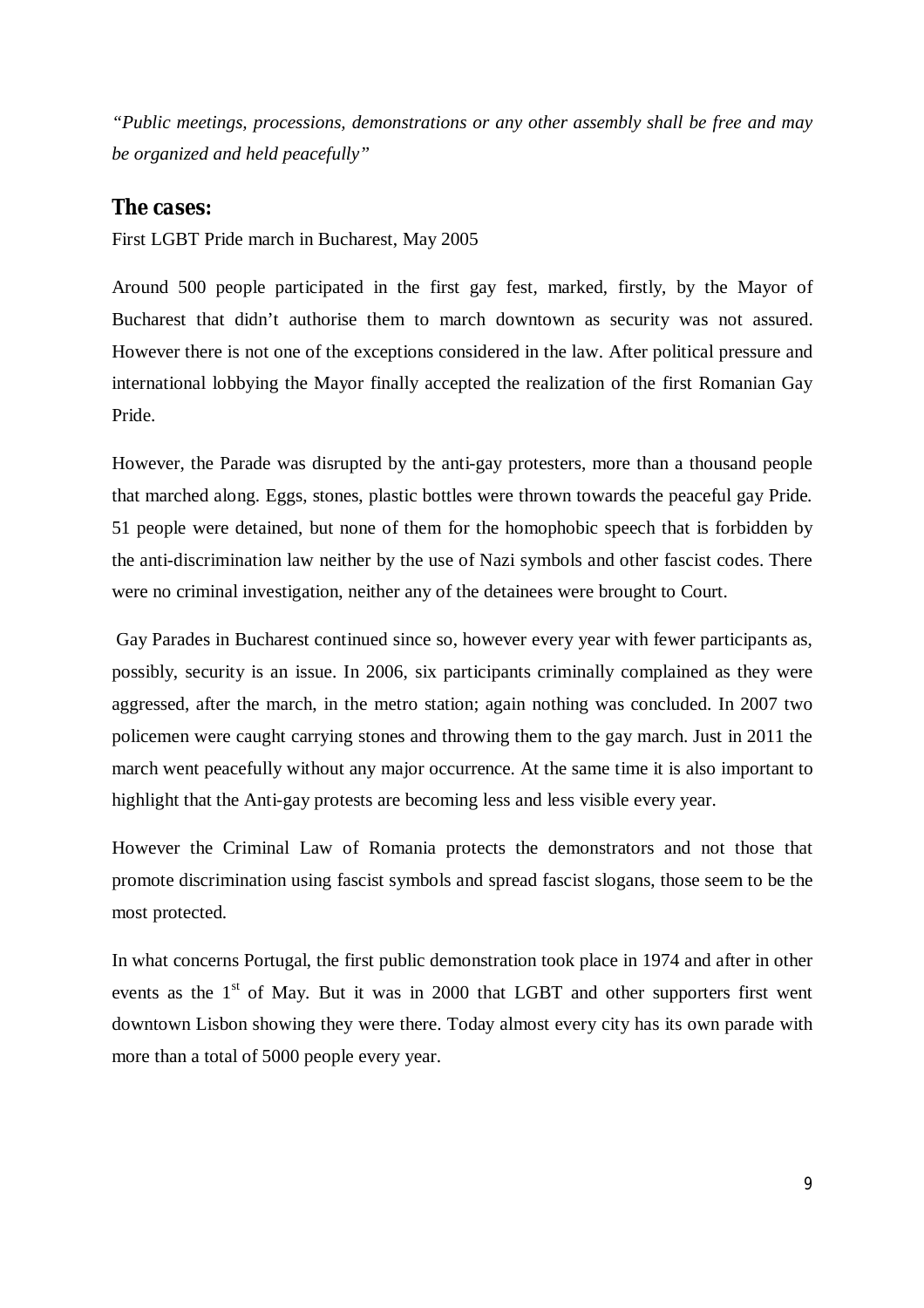# **Anti-Discrimination Organizations**

## *Governmental*

#### **The National Council on combating Discrimination NCCD**

The NCCD was a law resolution of 2000, but just got into practice in 2001. With time it became one of the most important voices in combating discrimination and breaking some of the limitations of the law.

The NCCD is now an independent organ, under the control of the Parliament. It is asked to propose and drafts laws that ensure a higher coherence of the anti-discrimination law. It is also empowered to develop information campaigns that promote tolerance among all Romanian citizens.

The first case having wide media coverage was held against TAROM, the Romanian Airlines<sup>5</sup>. In 2005 it decided to make a promotion for Valentine's Day that officially excluded same-sex couples. TAROM got an "Administrative fine of 5,000,000 ROL<sup>6</sup> (EUR 143 Euro) and recommendation for the company to organise training on equal opportunities and antidiscrimination principles.

## *Non-Governmental Organisations*

#### **ACCEPT**

ACCEPT is one of the most relevant players in the debate on LGBT discrimination in Romania. Its story starts in 1994 as a group of people willing to talk about the subject, which happened, for the first time, in 1995 in a symposium attended by important political figures, Human Rights Associations and even representatives of the Orthodox Church.

This meeting was the beginning of the collaboration of volunteers engaged to the topic. In 1996, ACCEPT became an official and registered Human Rights organization.

ACCEPT had a decisive position in the repeal of Article 200 and in the promotion of antidiscrimination campaigns.

 $\overline{\phantom{a}}$ 5 Romania/CNCD/ Tarom Decision, decision 39 (01.03.2005

<sup>6</sup> Old Leu – 1RON=10,000ROL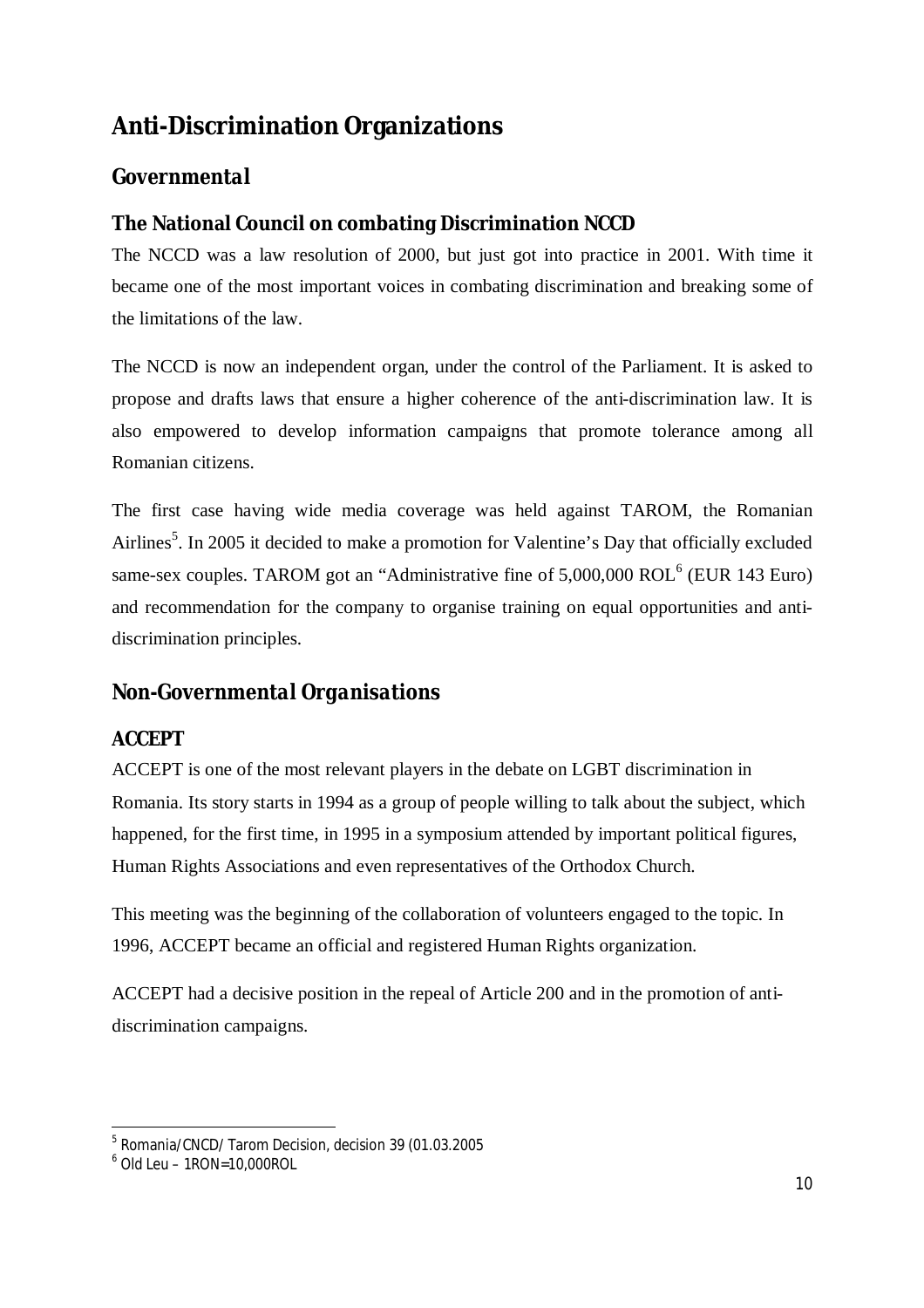Its role is recognized by everyone fighting for equality of LGBTs, including the European Institutions, as it was awarded the 1999 prize "EGALTE" in the European Commission, being also nominated for the Sacharov Prize of the same year by the European Parliament.

Since 2004, ACCEPT is organising the most important events such as the first Festival of Diversity in 2004 "that included a gay film festival, a photo and a poster exhibition, book launches, public debates and a gay party"<sup>7</sup>.

The NGO is also responsible for organizing the first Gay Pride in 2005 and the ones that followed it.

At the present times, ACCEPT has a wide range of activities, from lobbying and legal actions, elaboration of reports on the different issues concerning the community, elaboration of informative brochures, revision of media references so that the professionalism and non discrimination are assured, participation in different programmes when required or as an educative mean. It is also responsible for supporting other LGBT movements and private initiatives.

Focusing on Portugal, the country has an equivalent of the Romanian National Council for Combating Discrimination: the Cabinet for Equality and the Secretary of State of Equality. However, this last one very much criticized by its representative, Teresa Morais, that was a strong opponent of the legalisation of Gay Marriage and had doubts on the change of sex and updating the name register by transsexual people $8$ .

There are as well different NGO's of which should be mentioned "ex-aequo", focused on LGBT and friends from 16 to 30 years old, "Opus Gay", for everyone, "Clube Safo", the only dedicated to lesbian and "Panteras Rosa" that are strong activists in fighting homo and transphobia.

 $\overline{\phantom{a}}$ 

<sup>&</sup>lt;sup>7</sup>http://accept-romania.ro/en/despre-noi/istoric/

<sup>&</sup>lt;sup>8</sup> http://dezanove.pt/204427.html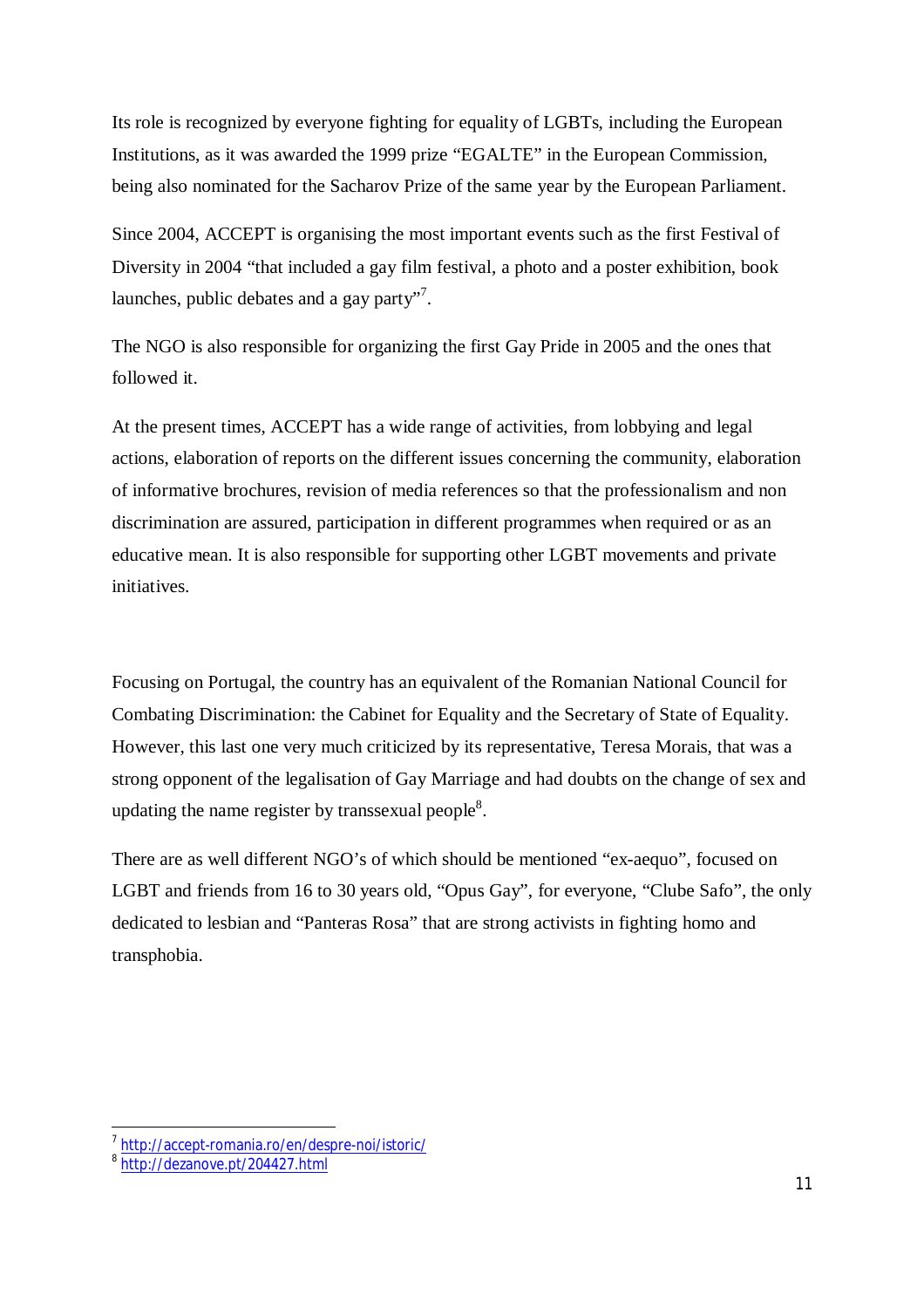# **But how does Romania see sexual minorities?**

## *The facts*

According to the survey "Discrimination phenomenon in Romania"<sup>9</sup>

- $\triangleright$  Most of Romanians consider themselves as tolerant
- $\geq 18\%$  of people say discrimination is very often in Romania, 44% often
- $\geq$  31% of people considers after entering in EU discrimination increased and 45% stays it keeps the same level, 27% also thinks it will grow and 42% say it will be the same
- $\triangleright$  In what concerns LGBT's, discrimination is seen as increased 34%, or staying in the same level 45%
- $\triangleright$  LGBT people are the most discriminated group of the society
- $\geq 61\%$  of people consider the discrimination rate is high or very high
- $> 57\%$  consider it is harder for a gay person to find a job
- $\triangleright$  Over 50% of people think gay people are discriminated inadvertently
- $\geq$  55% consider young gay people are discriminated in schools
- $>$  55% show being uncomfortable when dealing daily with a gay person
- $\geq 56\%$  wouldn't eat with a gay person
- $\geq$  85% wouldn't drink from the same glass as a gay person
- $\geq$  85% of people would feel offended if a gay person would flirt to them
- $\geq 75\%$  of people would be disturbed to find out someone of their family is gay
- $>$  58% of people would feel uncomfortable if their family doctor would be gay
- $>$  54% would feel disturbed if they would see two men holding hands
- $\geq 90\%$  wouldn't accept having a gay in their circle of closest friends

 $\overline{\phantom{a}}$  $\rm ^{9}$ NCCD - October/November 2010 – 1400 men and women, citizens of Romania, over 18, living in urban and rural areas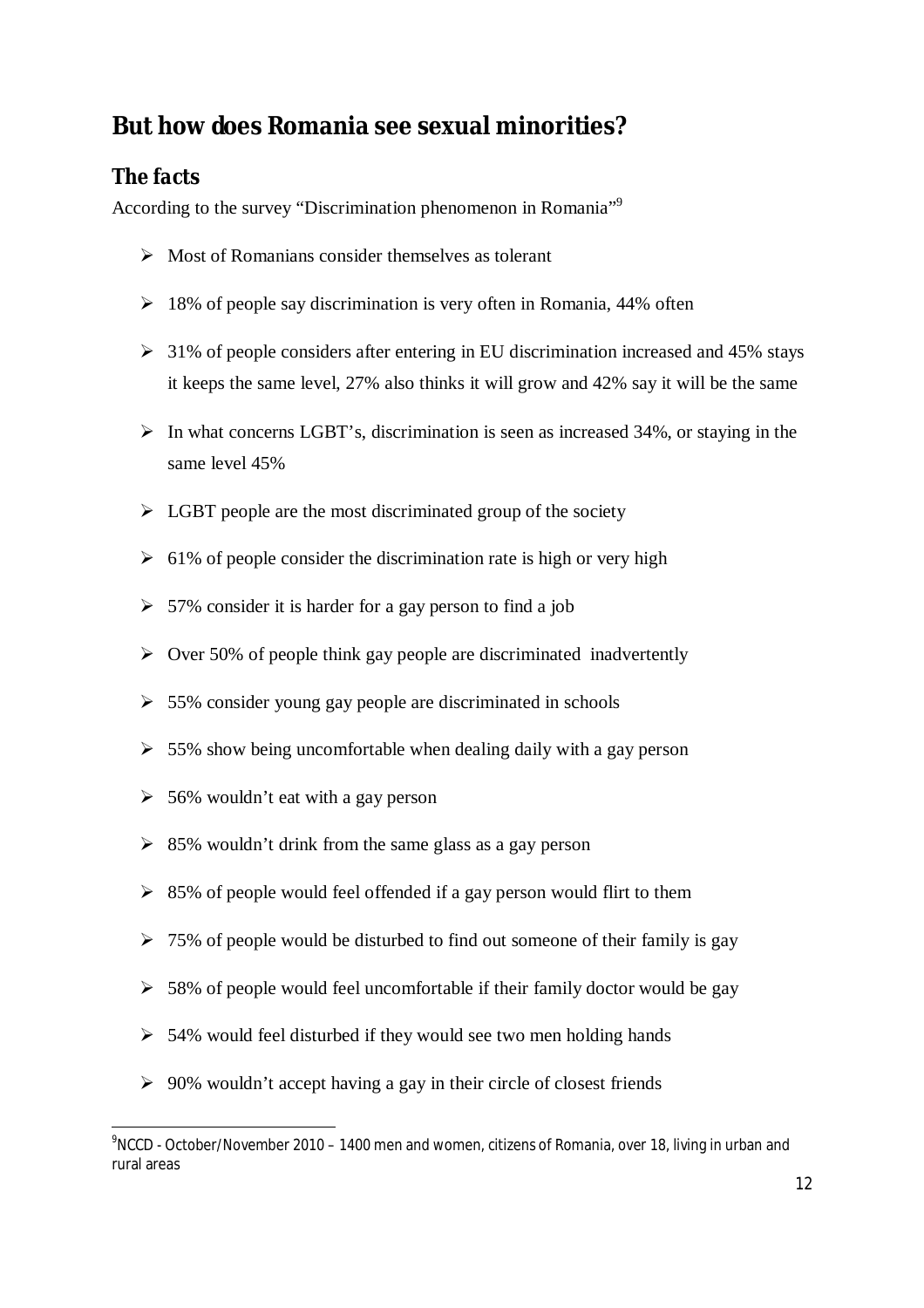#### *Interview with the creator of DarkQ weblog*

#### **How did you come up with the idea of blogging about Romanian Gay life?**

Back in 2007 I was living in a small town where there was nothing close to what we usually call "gay scene". Not that me and my partner desperately needed the presence of gay people in our lives, but sometimes you feel incomplete without the possibility to have gay friends with whom to share your thoughts. Oh, and of course there are certain things that only a gay friend would understand.

While I was lacking this gay communication thingy, I came up with the idea of creating DarkQ, a weblog. The concept slowly developed and more and more gay people wanted to write about different LGBT issues they were facing.

## **I see you have some very interesting interviews. Would you imagine it would become as big as it is now?**

Yes, we have many interesting articles and posts. All these were written by several hundred authors who registered in those 5 years and who felt that DarkQ is the place to be. We also had many parents that were seeking some answers related to their gay children.

At first I did not imagine that DarkQ will become what is today, but this trend can only make me feel happy.

## **Do you realize you may be helping younger people that are just now discovering their sexuality?**

Of course I do realise. A blog like this one would have been of great help back in the 2000s when I was an adolescent and I was wondering about the reason as to why I was looking after boys. The Internet wasn't what it is today. I don't think the concept of blogging existed either.

#### **How would you characterize the gay blogging atmosphere in Romania?**

First, a gay blog being a niche I could say that it separates itself automatically from the blogging community. We frequently receive comments from homophobes to various articles that are not the very nice. But from my point of view the real problem lies in the fact that competition exists in this field as well.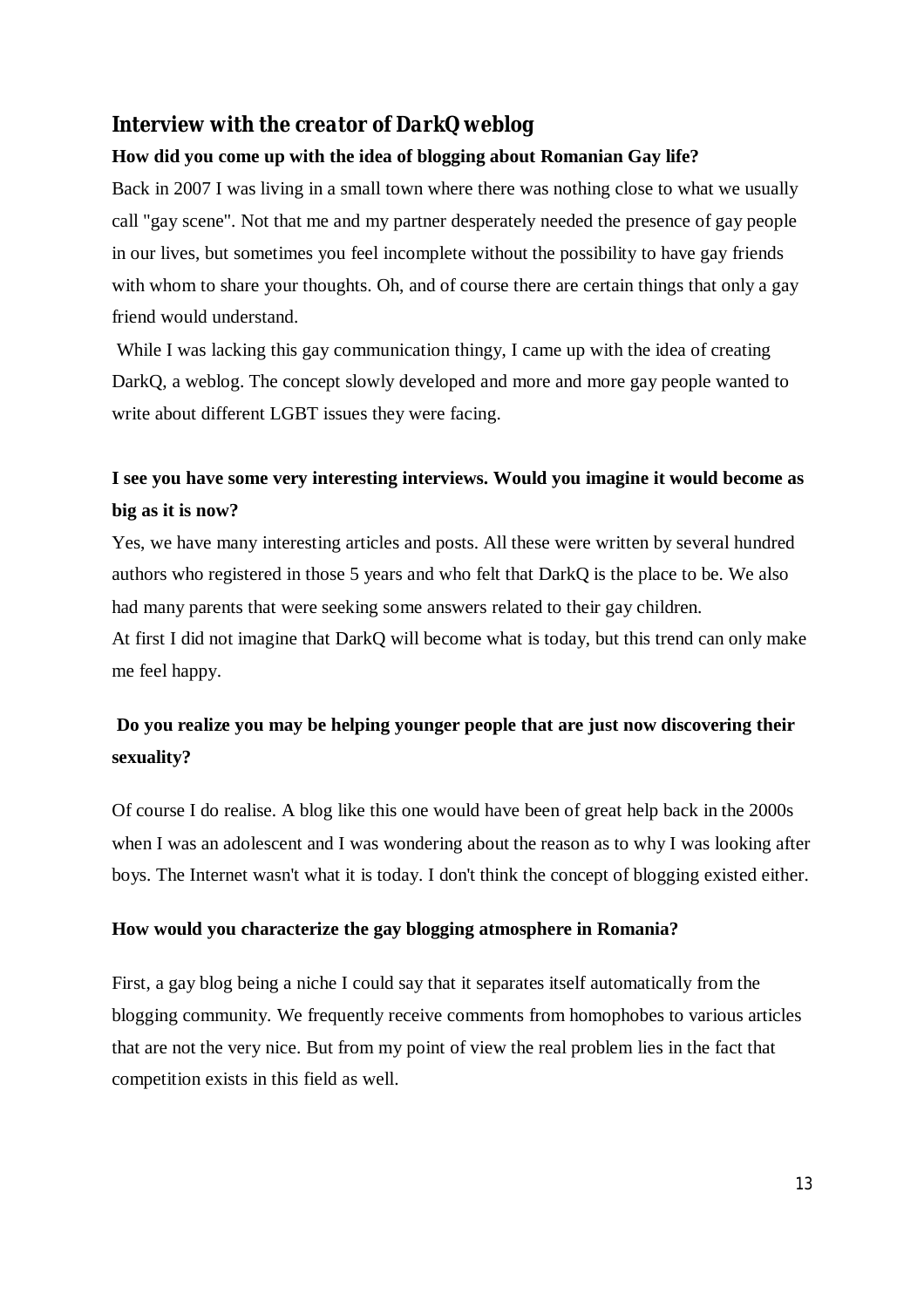Usually gay blog owners don't link back to you, don't mention you when citing the source of an article; only so that they don't help. The same goes with social networks - everybody is on their own, which is a pity when LGBT organisations are **supposed** to fight for "unity".

#### **Do you consider yourself a gay activist?**

No, absolutely not. I do what I do out of pleasure. If by doing this I trigger even a small change in someone's way of thinking, if others see that we're people with a brain and we're not "abnormal" like many heterosexual believe - then I'm happy.

#### **Do you have any support of ACCEPT or any other organization?**

No. The pro-LGBT organisations/foundations in Romania (Accept, PSI and Act-Q) have their own path, their own projects that are run as they see fit.

I was never supported by any organisation (either morally or financially). I could say that it was rather the opposite since DarkQ is a blog that prefers to call things by their name, which doesn't appeal to many people.

#### **Do you take part in events organization?**

Sometimes I do, sometimes I don't. Blogging being a hobby for me, time doesn't allow me to participate to every event organised;

## **In what concerns the history of LGBT rights in Romania, do you think the repeal of article 200 was enough to promote tolerance?**

It was enough to set grounds for it but not promote it. Of course, it was a good and rightful thing to do. However, that didn't stop insults, beatings nor changed the opinion about being gay of the general public. There's still a long way to go until we reach "tolerance".

#### **Is the Romanian Society as closed as it is perceived outside?**

Yes it is. Romania is a very conservative country and this conservatism is helped by BOR (Romanian Orthodox Church) and the New Right (an extreme right political party) which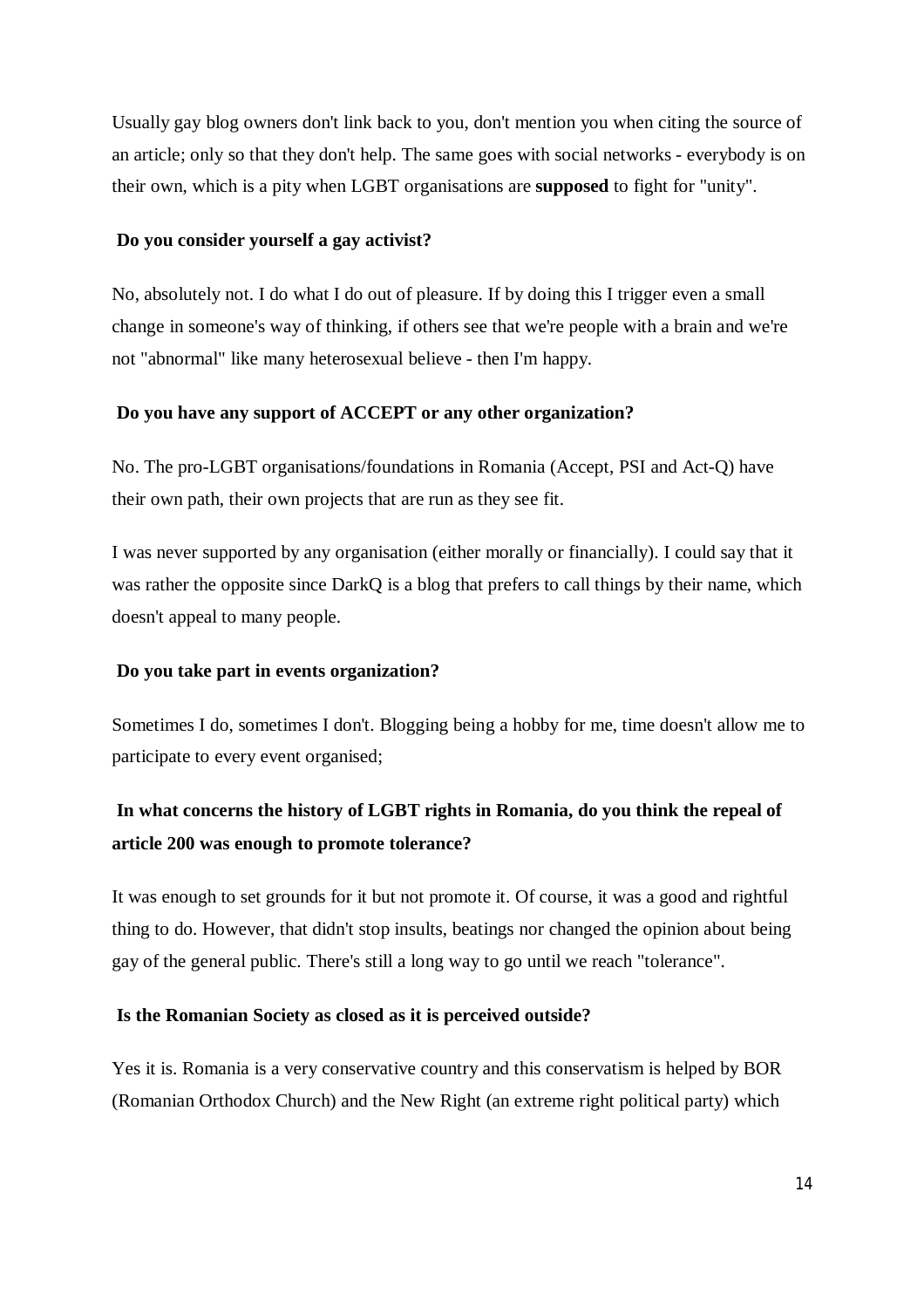strongly oppose every attempt to open people's eyes by even just a little and to make them more tolerant towards their own kind.

The advertised "right thing" is the family with children, humbleness and lack of any strong personal opinion about something.

## **Why do you think Romania doesn't have such a progressive approach towards LGBT community? As for example it is not in the Constitution the right to sexual orientation.**

Again, conservatism plays a big role in this. So does orthodox religion which here is extremely popular. People almost fear of being perceived as not religious by others, even if their beliefs towards LGBT don't actually clash with being religious. As such, governments tend to postpone LGBT legislation change or strip out of a constitutional change LGBT specific wording fearing that they will be voted down at the next elections or being considered themselves gay.

**How is it to be gay in Romania? How do people meet and where? Is the internet seen as the safest way of meeting people? And if you are in Bucharest hand by hand with someone, what do you think would be the reaction of most people? Would you be afraid?**

Tough question. To be gay in Romania is an adventure in all aspects. Many still hide themselves and are embarrassed by whom they really are. Others marry the opposite sex only for appearances. Too few are those who accept their true selves. As such, the Internet remains for many the only viable possibility (from their point of view) to express their sexuality.

And maybe for a good reason since there were cases when gay people were insulted or even beaten up. The life o a gay person in Romania bounces between dating websites and gay clubs.

**Don't you think that, as it is stated by ACCEPT, saying "Gay people are different and should be accepted as so" is a contradiction? How can LGBT base their speech of equality in rights and duties based on difference in the specific context of traditional Romania?**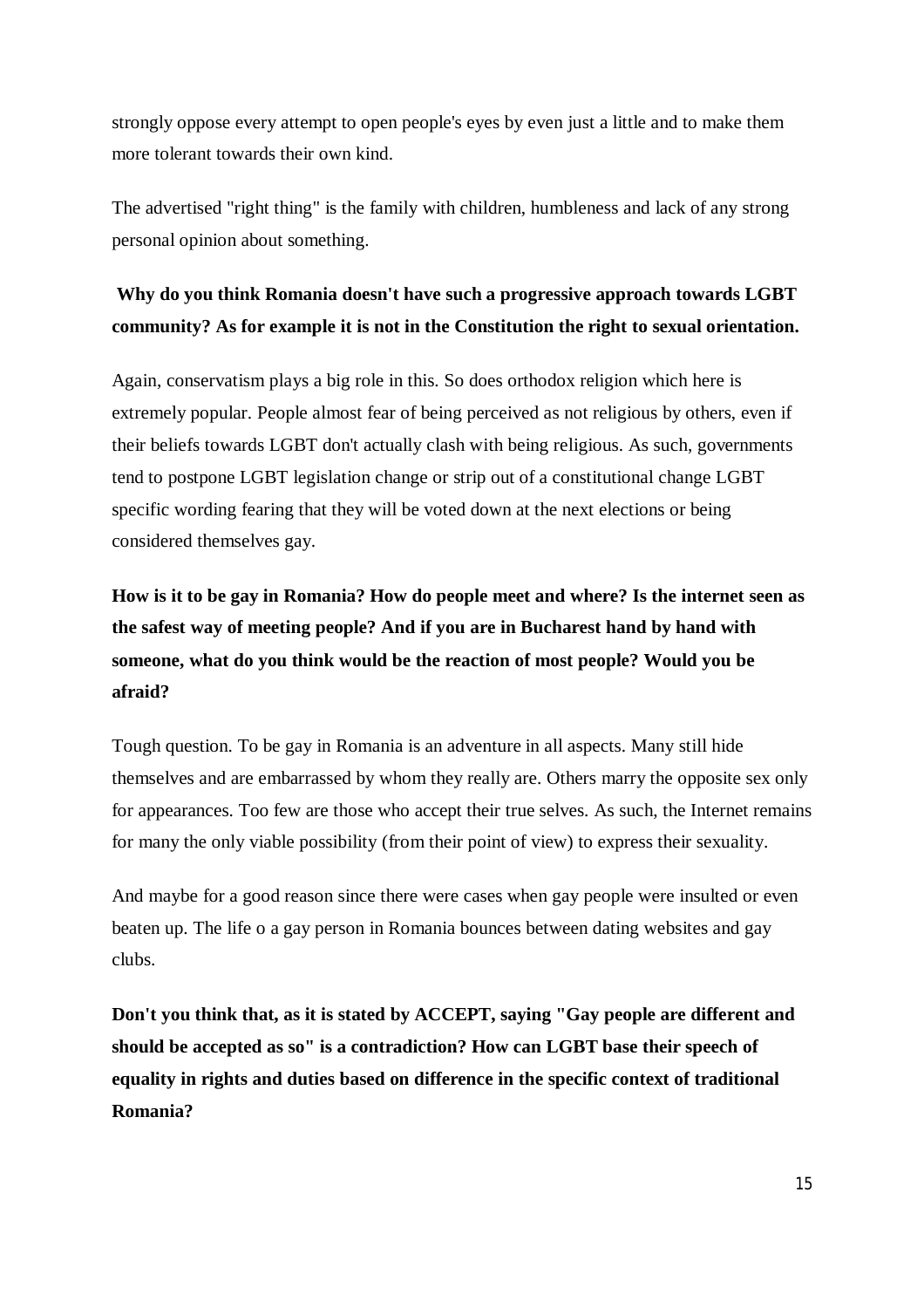Yeah, you are right. I strongly agree that as long as we're saying we are "different" we practically contribute to being discriminated.

You see, from my point of view LGBT organisations in Romania lack people trained in sociology or sexual psychology. You cannot appear on TV and launch in a debate arguing that we are different and the people are close minded for not accepting something else.

I would like to see representatives of the gay community in Romania that did their homework before going and self proclaiming a gay community spokesman.

## **Do you think all the progress made and even the speech of your President, in 2004, supporting Gay marriage was just a game to have less problems in entering EU?**

Entering the EU changed a lot of laws and made a lot of people shift gears prior to that. From this point of view the president made a lot of statements that were meant to show the EU that Romania was ready and worthy to be a member state. All the progress however? Unlikely. Progress doesn't come just from the government or the head of state. It also comes from regular people like us. Writers of DarkQ didn't mean to have less problems in entering the EU, of course :)

#### **How do you see the future of LGBT in Romania?**

I think that progress is sometimes blurred by what people perceive as "correct" or "proper". People need to understand that love doesn't have gender preferences; that homosexuals are nothing less than heterosexuals. Romania needs to fight to reach a level where gay people have the courage to assume their sexuality, to get out in the open and not be ashamed of who they are. But overall, things are moving in the right direction.

## **Discovering Romania**

 $7<sup>th</sup>$  November to  $14<sup>th</sup>$  November 2011

The Université Libre de Bruxelles gave 15 students the great opportunity of travelling to Romania on what became an imperative research trip to understand the realities of Romania.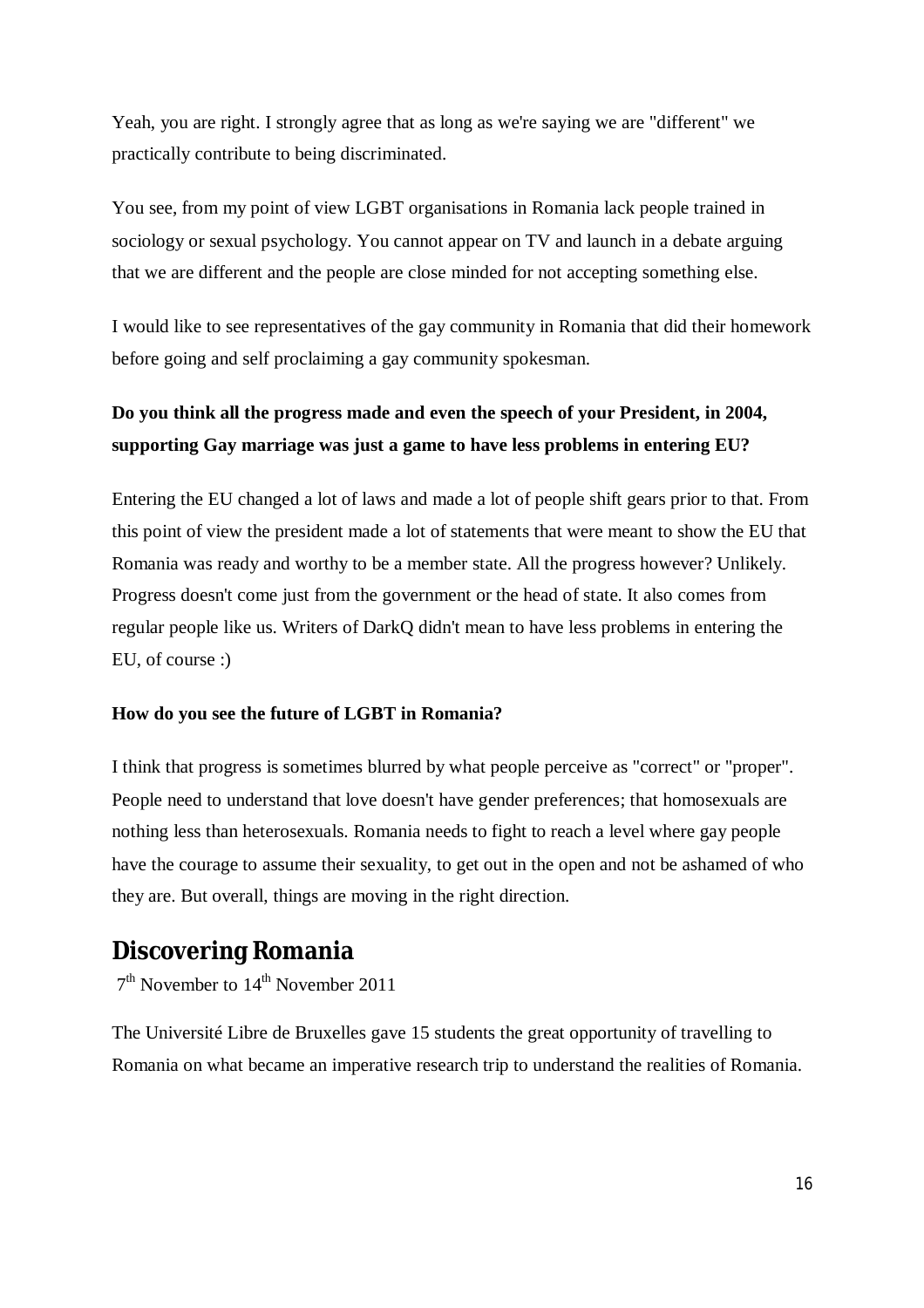Many stories I heard before flying to Romania, insecurity, Mafia, dogs, friends of friends that were almost kidnapped, gypsies, low prices, very conservative. As so my expectation was very high, I wanted to see by myself what was really true. And I was amazed.

The first things I noticed when I arrived to Bucharest, around 6pm, were pretty modern buildings, modern buses, people everywhere, a nice first impression. I got the first shock when I discovered there were no timetables for public transportation, but happy that, in opposition to Brussels, there are night public transports.

We entered the bus towards the city, I liked everything I saw, but suddenly I realize that many of the central areas didn't have illumination, for what they were looking very sad. We walked till the Hostel, somewhere 15 minutes from the city centre. To be honest, I don't have a visual memory of the places I saw by the first time, as I was trying to see everything at the same time, as I usually do when I'm somewhere for the first time. I was also quite ill so the only thing I was waiting for was the warm interior of the Hostel – Funky Chicken it was -, it was actually the perfect place, warm, just for us, really nice people working there, good atmosphere and very well located. After leaving our stuff we went to a traditional restaurant where we could taste traditional Romanian food, the mamalyga became my favourite. The first night finished for me, as did also my peaceful point of view on Romania.

The first "real" day came along with a shiny sun and a bright sky. We had our first lecture with Ms. Ruxandra Ivan, a specialist on Romanian foreign relations. We were told what are her points of view on the role of European Union in Romania, appearing to be very critical of the system; and also how she sees the relations with Moldova, a country, as said, "where people live well". In this moment I told I had the opportunity of asking months before to Mr. Vlad Filat the view of Moldovans on EU integration and that I was told 60% were willing to integrate. I asked Ms. Ivan her opinion on this, I got a simple "Mr. Filat was joking.".

During the afternoon we met Flavia Preda from the Resource Centre for Public Participation, there I started to realize the need of experts Romania has as also it needs serious measures to diminish corruption so that it can get more than the current 5 to 14% of EU funds.

In the end of the first day I already knew more or less where I was, in the city plan, but also politically. The city I was seeing was a mix between beauty and history with a Ceausescu-ish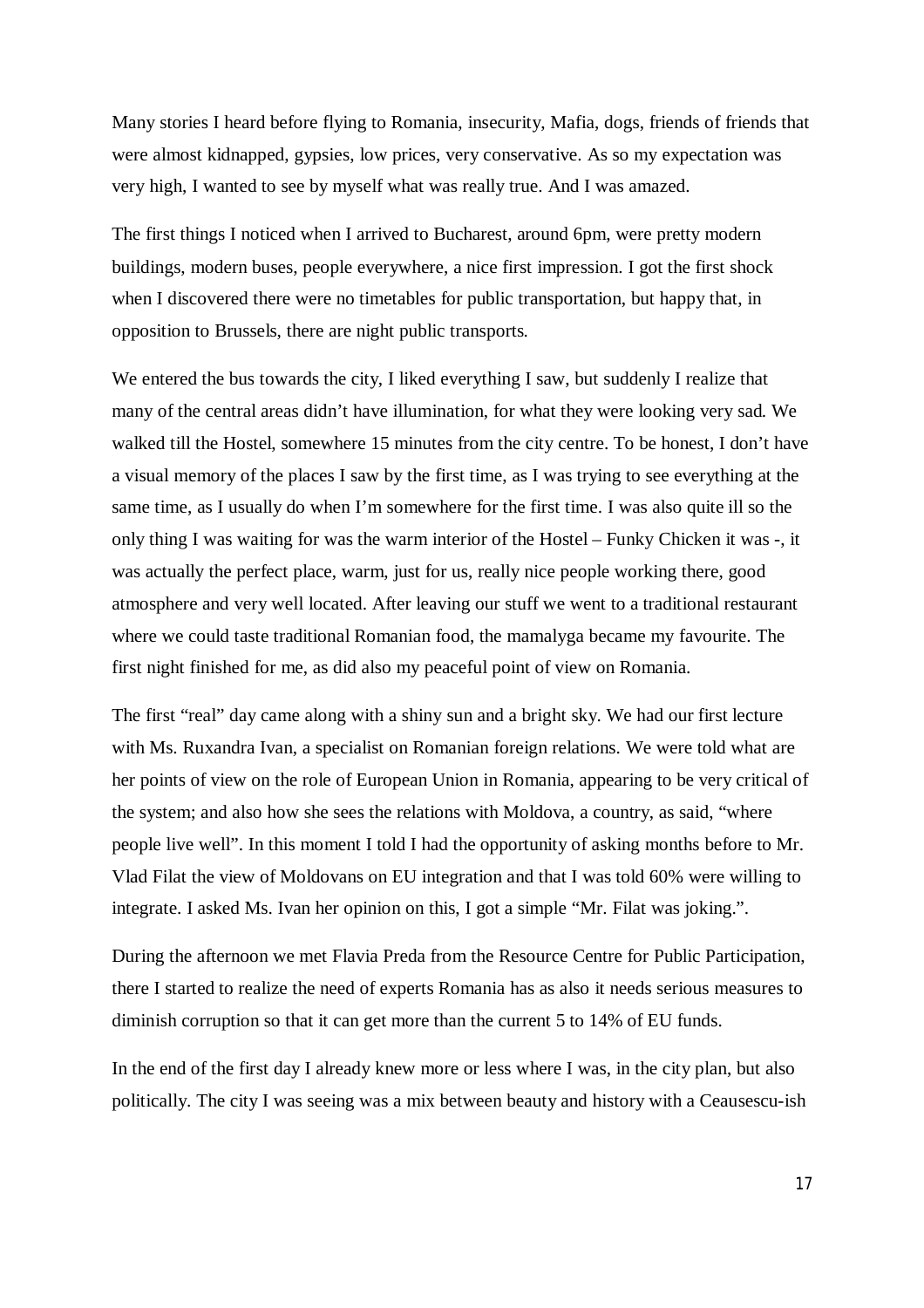kind of megalomania, mainly when I saw for the first time from outside the now building of the Parliament.

The second day was marked by two very surprising meetings, the first with ACCEPT, as explained before a Romanian LGBT rights association, there I was amazed with the statistics showed, but that was a minor surprise comparing to the way the organization is fighting discrimination. According to Irina Nita "homosexuals are different and they should be accepted for who they are", I obviously agree they should, in any case, be accepted as they are, but not because they are different, because they are equal to everyone. It is because we, Humans, are all equal that we all have the right to the same rights and obligations and it is because we don't often remember our equality that the world is not a better place.

The second surprise came from the Institute of Diplomacy, a governmental institution that prepares expertise reports on various topics on foreign relations when asked by that Ministry to do so. During the conversation there were many questions that I couldn't understand the answer, or because it wasn't very affirmative or because it seemed to exist a pre notion that, as we heard for the second time "the best neighbour of Romania is the Black Sea".

The third meeting was held in RFI, a French/Romanian speaking radio, with Lucas Niculascu that told us something more about the present political and media context, as, for example, the propaganda made by the different channels. The day ended in the Faculty of Political Sciences attending a lecture on "Aquis Communautaire".

After 2 days and half I could already feel the atmosphere of a country still in transition, where fundamental rights are in the paper, but not so much in the reality, Not only because of politicians, but also for the low interest of Romanian society in the public life.

The next day had one of the most important meetings of the trip, the meeting in the "Institute for Investigation of Communist Crimes and for the Memory of Romanian Exile", during which I understood that most of the people previously part of the Communist party are still politically involved and in important places, which makes it not possible to ask the Constitutional Court to make public the old archives, as they would be the first people to be judge.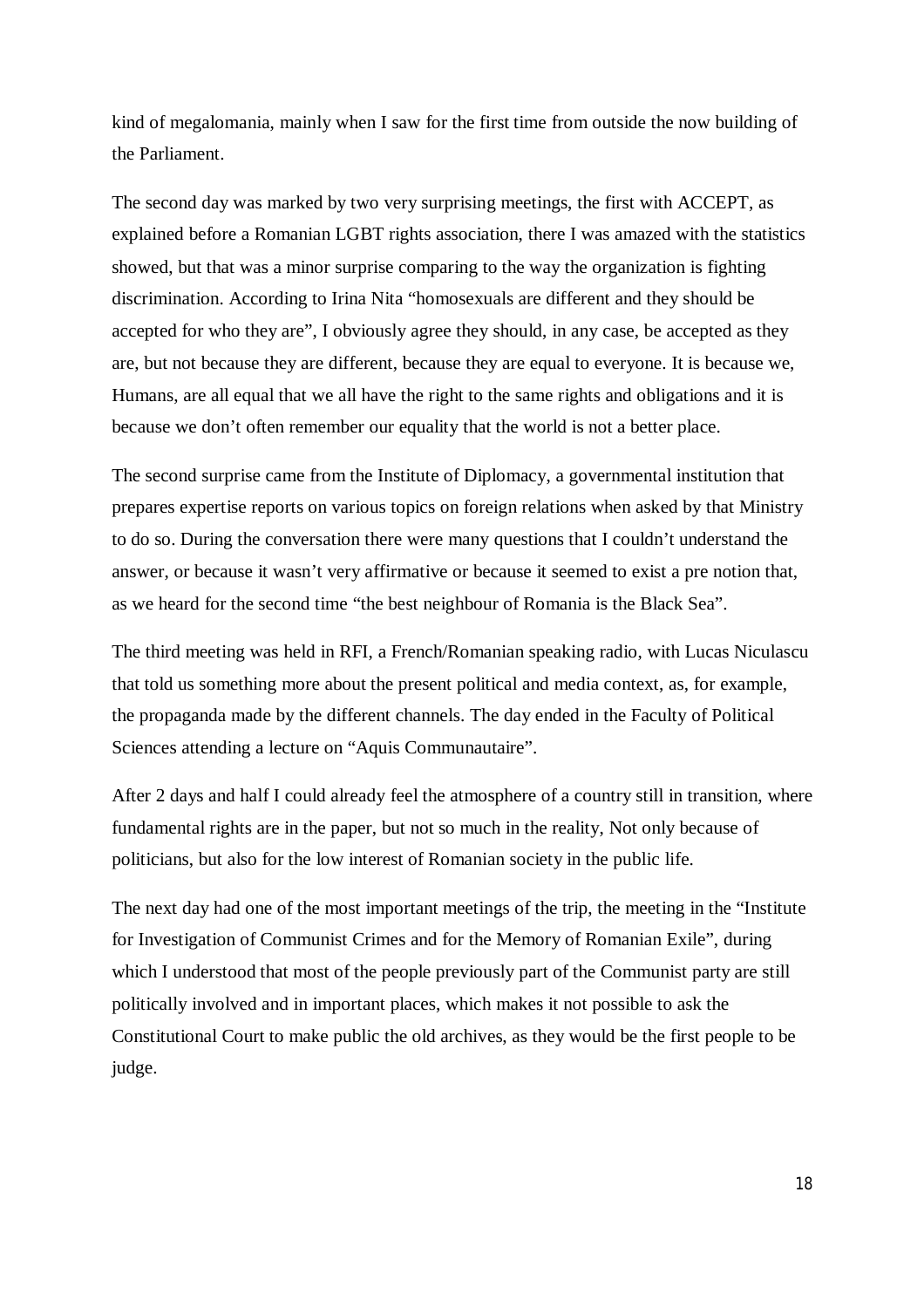Following we had a very clarifying meeting with a representative of the Roma minority, in the Rahova district, we were explained the biggest concerns and shown the stories by the history.

In the end of the day we went again to the Faculty of Political Sciences where we met Prof. Alexandra Ionescu to whom I had the pleasure of asking several questions. After so many meetings in Romania this was the most open as it was on the basis of question/answer and it allowed taking all the doubts and making a syntheses of the knowledge acquired during the other sessions.

The last day in Bucharest had a great touch of the things I didn't like, starting with the outrageous building of the Parliament, it is the perfect image of the "Ceausescu dream", I was astonished with the luxury, the crystals that weight several tones, the pink marble everywhere, the size of the rooms, the handmade carpet of 2 tones, the glass roof to enter a helicopter and even with the avenue that is said to be 3 meters longer than the Champs Élysées on propose. How many people died building it? How is it possible to spend 3 million Euros per year just with water and electricity, if outside there are so many problems to solve, so many electric cables to take from the sidewalks, so many dogs that need to have a place to stay, not to talk about the thousands of people living with difficulties? How is it possible?

The last of all meetings was with a Professor of the National School of Political Sciences and Administration to talk about the different topics of concern in Romania. The very perspective of United States partnership was showed to be more valuable than the EU integration, the demand for security from the neighbours is, indeed, a big topic in the country. When coming to internal issues, among other topics, I was mainly surprised to listen that in 2006 the country had an unemployment rate of 0%, which I thought impossible and, also surprisingly, it increased to 7% in 2008.

During the evening we were presented with a great dinner in the city centre gathering everyone that was there with us making of this trip a huge success. At night we saw how frenetic and exciting the night life in Bucharest may be. A great experience.

Saturday came with a new breeze, we went to Brasov, an amazing city with incredible views from the mountains, totally different from Bucharest.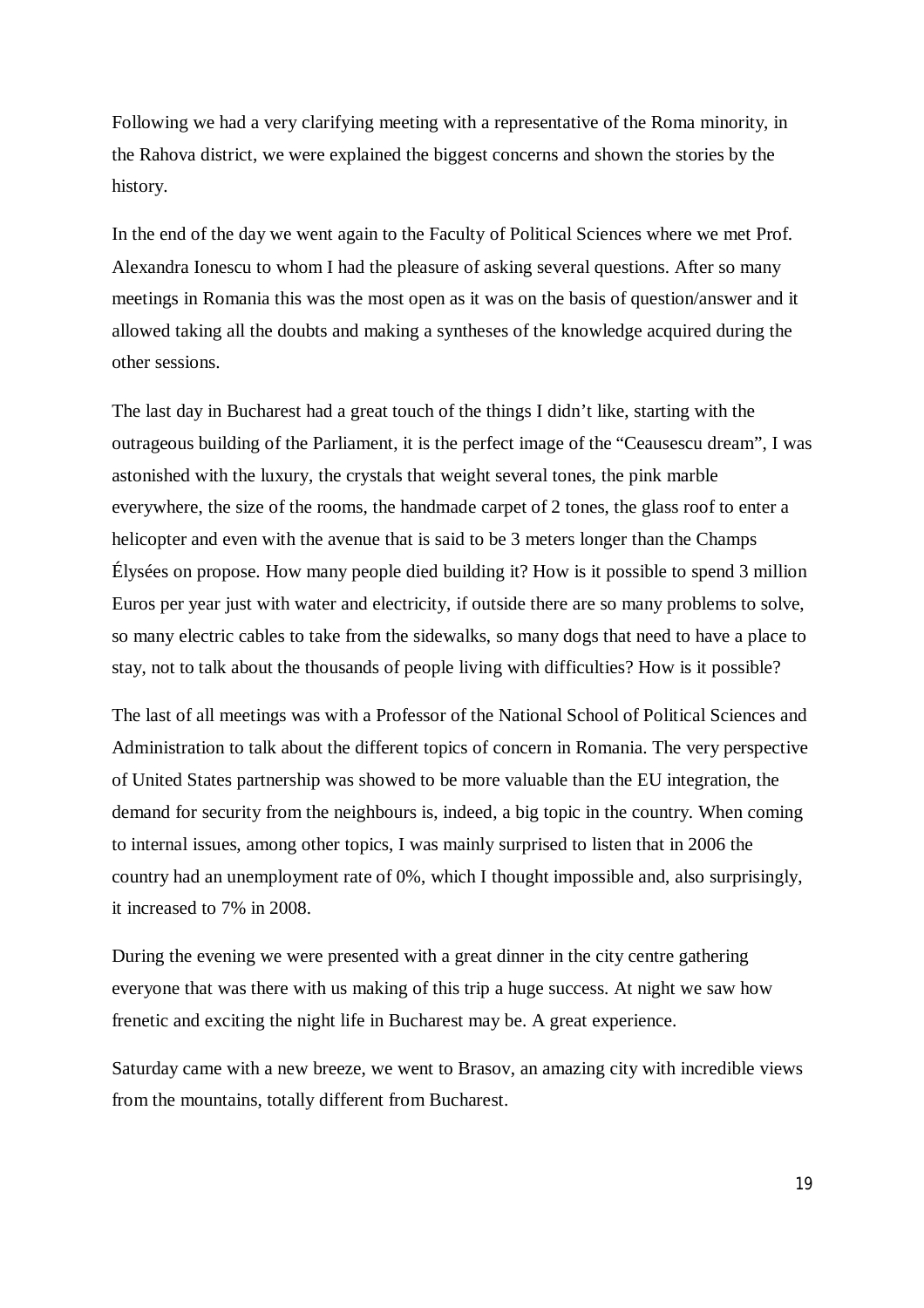On Sunday we got back home, Brussels, and I had made up my own idea of Romania. Dogs and corruption may be a problem, but I hope youngsters to become more proactive in the progression of the Romanian society, forming their own movements and parties so that the country can have a bright future.

# **Conclusion**

Romania is nowadays, and still, a country where minorities are screaming for help. But this help and subsequent change of consciousness doesn't come just from the Government, it comes mainly from the LGBT community, it needs to show its engagement in different topics of social life. There must be openness from the politicians, opinion makers, even celebrities to come out and defend this minority. On the other side, the Gay community must have conscience of its duty and show they have the right to have rights, not just by Pride marches, but also by political involvement and effective informative campaigns. People need to know they have gay friends and that they are not the deviants the law made of them for many decades.

This research is a beginning of a wider study that can include information that is just available in Romanian and also that will be able of including more information on the transgender issue, that deserves a more specific and detailed approach as well as more testimonials of Romanian LGBT.

Ito finish it is important to emphasize the collaboration and solicitude of the creator of the DarkQ's gay blog. Without his help this paper wouldn't be as meaningful as desired.

# **Bibliography**

- http://accept-romania.ro/en
- http://www.presseurop.eu/en/content/news-brief-cover/98511-bucharest-seeks-justicestrasbourg

 $\blacktriangleright$ 

- http://www.hrw.org/news/2008/05/04/universal-periodic-review-romania
- http://www.cncd.org.ro/
- http://www.state.gov/g/drl/rls/hrrpt/2005/61670.htm